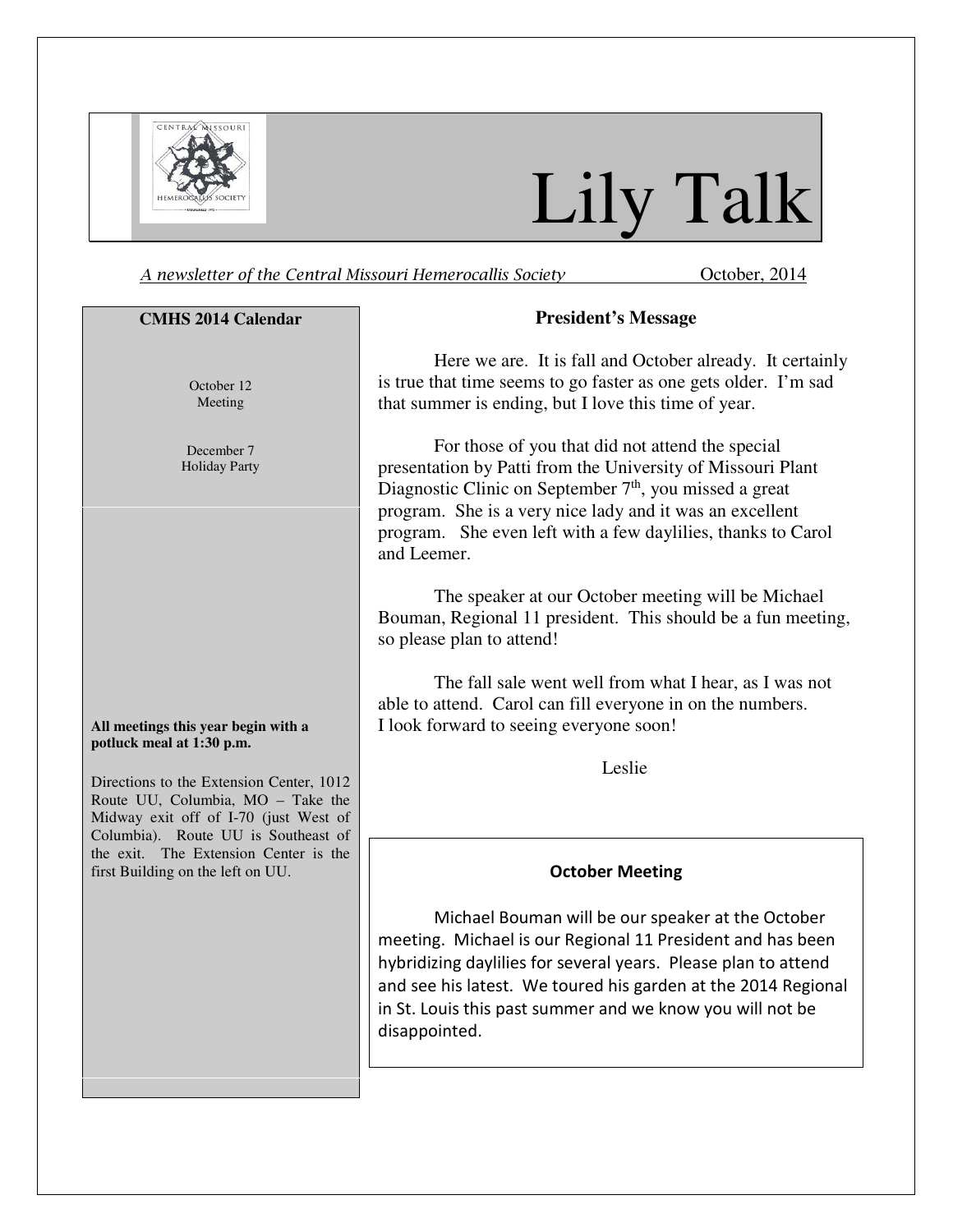

CMHS Vice-President, Sue McConnell has quietly and efficiently directed many activities for CMHS over many years. She along with spouse, Bob, work as a team to do what needs to be done for the club and their own business. She recently was a big helper digging and processing the Bradford Farms Daylily Bed and worked alongside the other volunteers who came to McConnell Plantland to get these plants ready for the sale.